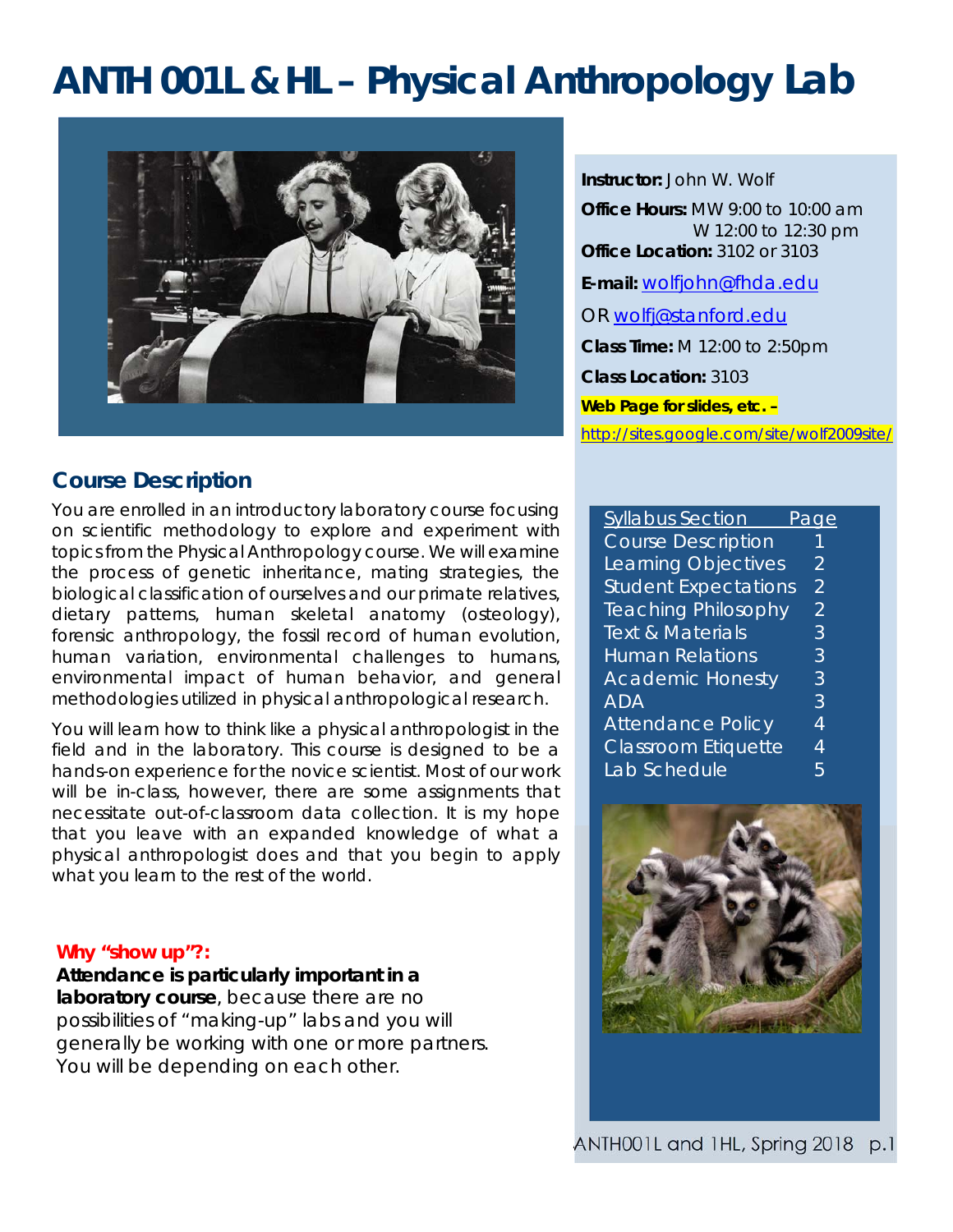# **Student Learning Objectives**

#1: Students will practice and apply understandings of evolution in a laboratory setting.

#2: Students will learn how to critically analyze and interpret physical anthropological data.

#3: Students will apply anthropological principles for solving human problems on the local, regional and world scales.



# **Expectations for Students & Instructor**

#### *Student Expectations*

- *a.* PLEASE BE ACTIVE AND PARTICIPATE IN THIS COURSE
- *b.* Turn OFF cell phones
- *c.* Listen and respect others
- d. Be comfortable in taking risks
- *e.* Complete all assignments on time
- *f.* Discuss concerns immediately with the instructor
- *g.* Be prepared for class by reading chapters in advance

#### *Instructor Expectations*

- *a.* BE ACTIVE AND ENTHUSIASTIC TO FACILITATE STUDENT LEARNING
- *b.* Listen and respect students' views
- *c.* Respond swiftly and effectively to student concerns
- *d.* Grade objectively, consistently, and timely.
- *e.* Be open and honest about grading and willing to answer questions.
- *f.* Be prepared

Please remember if you have any questions, concerns, or comments to let me know right away. I welcome any feedback you're willing to offer.

# **Teaching Philosophy**

In line with my student and teacher expectations, my teaching philosophy and methods are important to understand in order to succeed in this course.

- 1. I believe in *transparency*, meaning I have nothing to hide from you and you have nothing to hide from me. I will explain the methods and grading and if you have any questions please respectfully ask. I expect the same honesty from you. Together we can build and maintain a successful quarter.
- 2. Everyone has the right and ability *to be successful* in this course. I will provide you with multiple pathways to achieve success. You just have to follow through on them. Take charge of your learning, it is your responsibility.
- 3. I try to infuse each course with *diversity.* The need for a diversified education is increasing with our growing multicultural society. In my courses, I promote a safe climate where we examine content from multiple cultural perspectives.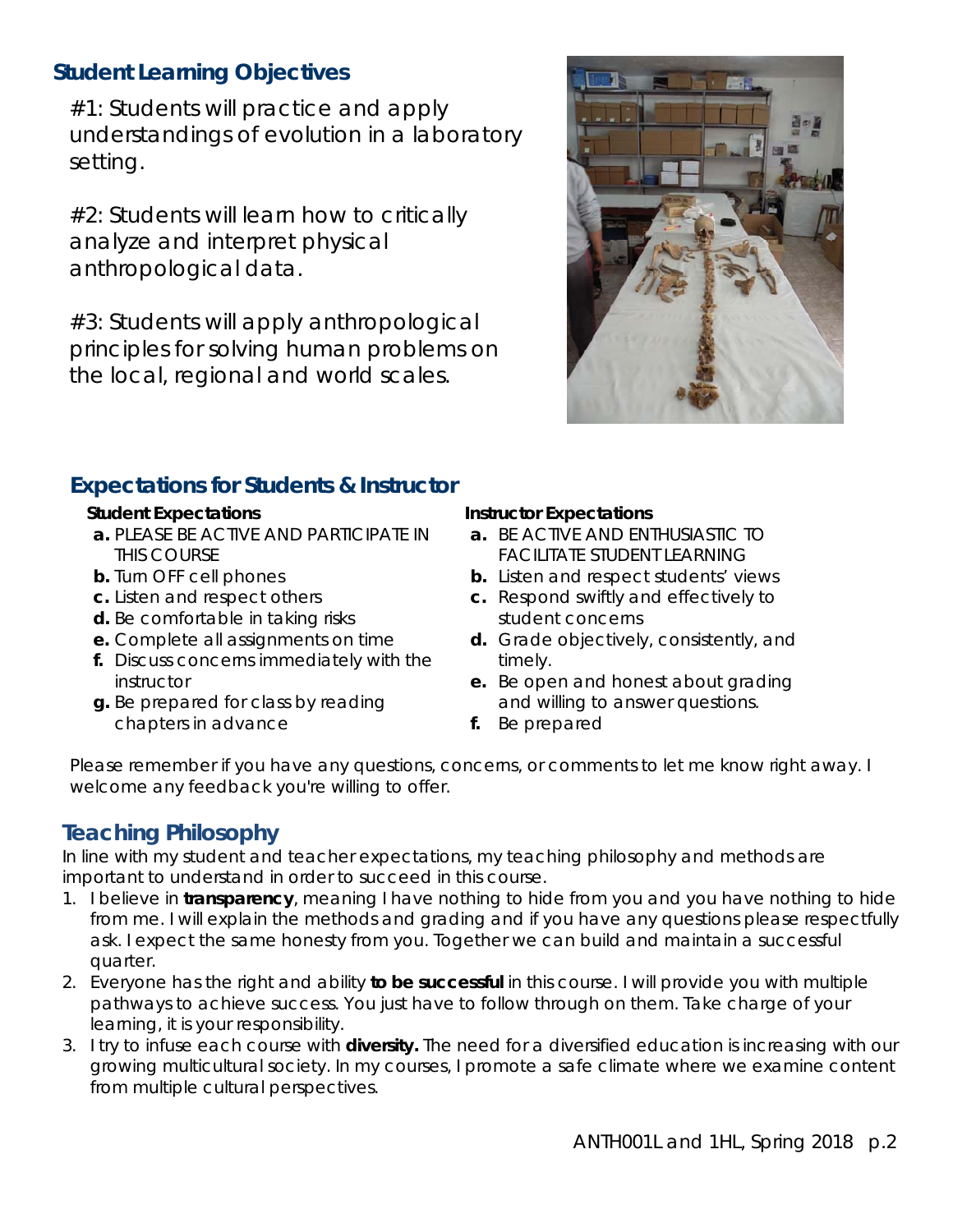## **Human Relations**

I, as the instructor, and you, as the student, **will not** engage in any unfair discrimination based on age, gender, gender identity, race, ethnicity, culture, national origin, religion, sexual orientation, socioeconomic status, or any basis proscribed by law. In the content of this course, I will often address issues of gender, sexual orientation and culture. To promote a safe learning environment I will expect you to adhere strictly to the above code.

## **American Disabilities Act (ADA) Compliance**

If there is any student who has special needs because of a disability, please go directly to the Disability Resource Center (DRC) located in Building 5400. Office hours are held between 8:00am and 7:00pm Monday and Tuesday; between 8:00am and 5:00pm Wednesday and Thursday; and between 8:00am and 3:00pm Friday. Use *Clockwork* (http://www.foothill.edu/drc/clockwork.php) for accommodation requests and scheduling accommodation exams.

# **Academic Integrity & Honesty**

It is my policy, and the college's policy that cheating and plagiarism are strictly prohibited. Any student that is caught cheating on an exam will be reported to the academic dean.

# **REQUIRED Textbook:** *Laboratory Manual and Workbook for Biological Anthropology,* **Soluri & Agarwal, 2016. BRING IT TO EVERY CLASS MEETING.**

# **Grading Policies (TOTAL POSSIBLE POINTS = 400; 500 FOR HONORS STUDENTS)**

| <b>Assessments</b>        |        |            | <b>Grading Scale</b> |             |              |
|---------------------------|--------|------------|----------------------|-------------|--------------|
|                           |        |            | Learning             |             | Letter Grade |
| <b>Type of Assignment</b> | Points | % of Total | <b>Objectives</b>    | Points      | Equivalent   |
| Participation (10 labs)   | 100    | 25%        | 1, 2, 8, 3           | 400-360     | $A+$ to $A-$ |
| Lab Exercises (10 sets)   | 100    | 25%        | 2 & 3                | 359-320     | $B+$ to $B-$ |
| <b>Genetics Quiz</b>      | 50     | 12.5%      | 2 & 3                | 319-280     | $C+$ to $C$  |
| <b>Osteology Quiz</b>     | 50     | 12.5%      | 1, 2, 8, 3           | 279-240     | $D+$ to $D-$ |
| <b>Final Exam</b>         | 100    | 25%        | 1, 2, 8, 3           | 239 or less |              |

**TWO ADDITIONAL ASSIGNMENTS FOR HONORS STUDENTS WILL BE WORTH 40 AND 60 POINTS, RESPECTIVELY, FOR 100 ADDITIONAL POINTS (500 GRAND TOTAL). LETTER GRADE EQUIVALENTS CALCULATED FROM THAT TOTAL, THUS, 500-458 = A+ TO A-, AND SO ON…**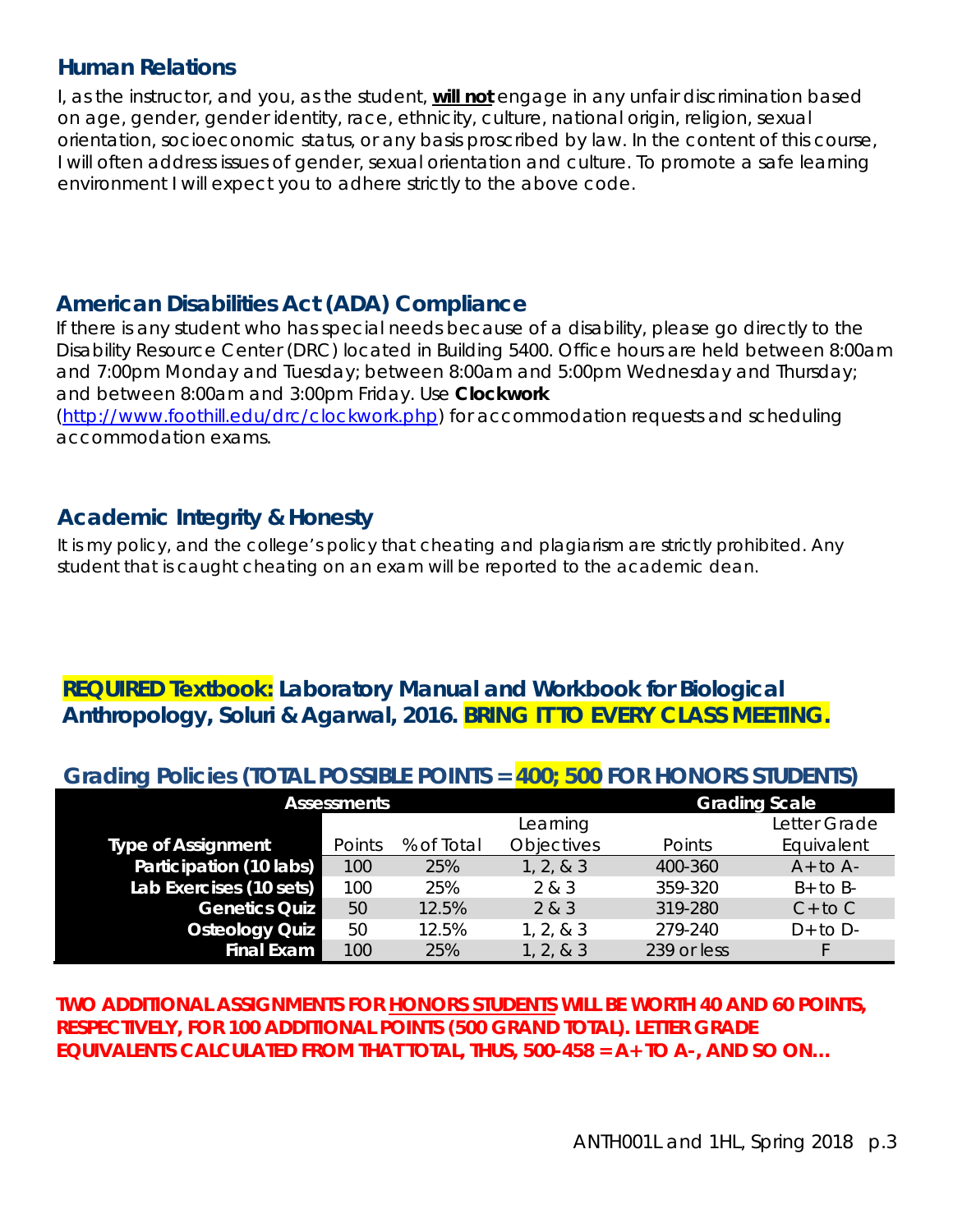# **More on Attendance and Participation:**

Students are expected to attend every class, to arrive on time, and participate until class is dismissed. Students are responsible for any material missed due to absence. Students are expected to participate actively in classroom discussions. Anthropology is a subject that is greatly enriched by different perspectives and viewpoints, and actively engaging with fellow students and the instructor can greatly increase the experience of the course. There may be occasions when the class is broken into smaller groups. It is expected that all students will actively participate in these lab activities.

**Data Collection:** There will be data collection assignments during the quarter. Each assignment will be due at the beginning of the class meeting and is connected to an in-class lab exercise. **EXERCISES ARE ANNOUNCED AND EXPLAINED IN CLASS. LATE HOMEWORK IS NOT ACCEPTED (DATA COLLECTION PROJECTS AND SPECIAL HONORS ASSIGNMENTS).** There are no make-ups for missed labs. If you are absent for a day, you will miss **20 points**  (participation and lab work).

## **Classroom Etiquette**

Being on Time: It is expected that you **will arrive ON TIME to class sessions and stay until the class is dismissed**. Tardiness is a distraction to your classmates and me. If you are late, please slip in quietly and see me before starting on a lab. **Please be respectful of your classmates, and the lab materials. If you cannot commit to this, drop the class now.**

**Dropping This Class:** If you choose to withdraw from this course during the quarter*, it is your responsibility to drop the course.* If you fail to do so and your name appears on the final roster, you will receive a grade for the class.